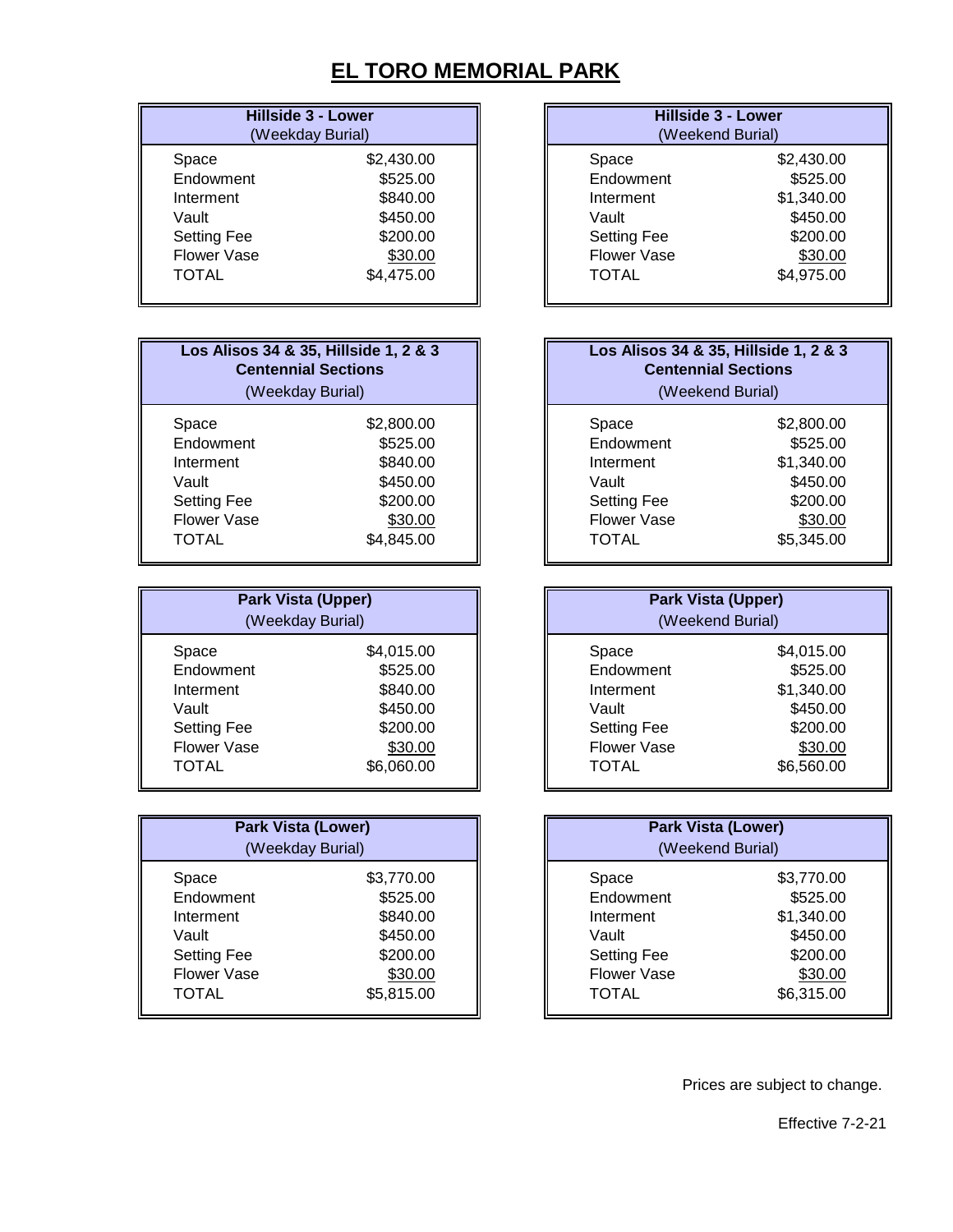## **EL TORO MEMORIAL**

|                                                  | Los Alisos 31 (SOLD OUT)      |                               | Los Alisos 31 (SOLD OUT)      |
|--------------------------------------------------|-------------------------------|-------------------------------|-------------------------------|
|                                                  | (Weekday Burial)              |                               | (Weekend Burial)              |
|                                                  |                               |                               |                               |
| Space                                            | \$4,015.00                    | Space                         | \$4,015.00                    |
| Endowment                                        | \$525.00                      | Endowment                     | \$525.00                      |
| Interment                                        | \$840.00                      | Interment                     | \$1,340.00                    |
| Vault                                            | \$450.00                      | Vault                         | \$450.00                      |
| <b>Setting Fee</b>                               | \$200.00                      | <b>Setting Fee</b>            | \$200.00                      |
| <b>Flower Vase</b>                               | \$30.00                       | <b>Flower Vase</b>            | \$30.00                       |
| <b>TOTAL</b>                                     | \$6,060.00                    | <b>TOTAL</b>                  | \$6,560.00                    |
|                                                  |                               |                               |                               |
|                                                  | <b>Los Alisos 32 &amp; 34</b> |                               | <b>Los Alisos 32 &amp; 34</b> |
|                                                  | (Lawn Crypts) - Weekday       |                               | (Lawn Crypts) - Weekend       |
|                                                  |                               |                               |                               |
| Space                                            | \$3,045.00                    | Space                         | \$3,045.00                    |
| Endowment                                        | \$525.00                      | Endowment                     | \$525.00                      |
| Interment                                        | \$840.00                      | Interment                     | \$1,340.00                    |
| <b>Setting Fee</b>                               | \$200.00                      | <b>Setting Fee</b>            | \$200.00                      |
| <b>Flower Vase</b>                               | \$30.00                       | <b>Flower Vase</b>            | \$30.00                       |
| <b>TOTAL</b>                                     | \$4,640.00                    | <b>TOTAL</b>                  | \$5,140.00                    |
|                                                  |                               |                               |                               |
|                                                  |                               |                               |                               |
|                                                  | <b>Infant Section</b>         |                               | <b>Infant Section</b>         |
|                                                  | (Weekday Burial)              |                               | (Weekend Burial)              |
| Space                                            | \$350.00                      | Space                         | \$350.00                      |
| Endowment                                        | \$425.00                      | Endowment                     | \$425.00                      |
| Interment                                        | \$590.00                      | Interment                     | \$775.00                      |
| Liner                                            | \$140.00                      | Liner                         | \$140.00                      |
| <b>Setting Fee</b>                               | \$200.00                      | <b>Setting Fee</b>            | \$200.00                      |
| <b>Flower Vase</b>                               | \$30.00                       | Flower Vase                   | \$30.00                       |
| <b>TOTAL</b>                                     | \$1,735.00                    | <b>TOTAL</b>                  | \$1,920.00                    |
|                                                  |                               |                               |                               |
|                                                  |                               |                               | <b>Centennial Urn Garden</b>  |
| <b>Centennial Urn Garden</b><br>(Weekday Burial) |                               |                               | (Weekend Burial)              |
| Space                                            | \$1,270.00                    | Space                         | \$1,270.00                    |
| Endowment                                        | \$425.00                      | Endowment                     | \$425.00                      |
|                                                  |                               |                               |                               |
| Interment                                        | \$530.00                      | Interment                     | \$690.00                      |
| Urn Vault                                        | \$78.00                       | Urn Vault                     | \$78.00                       |
| <b>Setting Fee</b>                               | \$200.00                      | <b>Setting Fee</b>            | \$200.00                      |
| <b>Flower Vase</b>                               | \$30.00                       | <b>Flower Vase</b>            | \$30.00                       |
| <b>TOTAL</b>                                     | \$2,533.00                    | <b>TOTAL</b>                  | \$2,693.00                    |
|                                                  |                               |                               |                               |
|                                                  | Niches - Los Alisos 29 & 30   |                               | Niches - Los Alisos 29 & 30   |
|                                                  | (Weekday Inurnment)           |                               | (Weekend Inurnment)           |
| <b>Niches</b>                                    | $$1,340 - $2,890$             | <b>Niches</b>                 | $$1,340 - $2,890$             |
| Endowment                                        | \$425.00                      | Endowment                     | \$425.00                      |
| Interment                                        | \$410.00                      | Interment                     | \$500.00                      |
| <b>Setting Fee</b>                               | \$100.00                      | <b>Setting Fee</b>            | \$100.00                      |
| Vase                                             | \$12.00                       | Vase                          | \$12.00                       |
| *TOTAL                                           | \$947.00                      | *TOTAL                        | \$1,037.00                    |
| *Cost of niche not included.                     |                               | * Cost of niche not included. |                               |
|                                                  |                               |                               |                               |

| <b>PARK</b>                   |            |  |
|-------------------------------|------------|--|
| Los Alisos 31 (SOLD OUT)      |            |  |
| (Weekend Burial)              |            |  |
| Space                         | \$4,015.00 |  |
| Endowment                     | \$525.00   |  |
| Interment                     | \$1,340.00 |  |
| Vault                         | \$450.00   |  |
| <b>Setting Fee</b>            | \$200.00   |  |
| <b>Flower Vase</b>            | \$30.00    |  |
| <b>TOTAL</b>                  | \$6,560.00 |  |
|                               |            |  |
| <b>Los Alisos 32 &amp; 34</b> |            |  |
| (Lawn Crypts) - Weekend       |            |  |
| Space                         | \$3,045.00 |  |
| Endowment                     | \$525.00   |  |
| Interment                     | \$1,340.00 |  |
| <b>Setting Fee</b>            | \$200.00   |  |
| <b>Flower Vase</b>            | \$30.00    |  |
| <b>TOTAL</b>                  | \$5,140.00 |  |
|                               |            |  |
| <b>Infant Section</b>         |            |  |
| (Weekend Burial)              |            |  |
| Space                         | \$350.00   |  |
| Endowment                     | \$425.00   |  |

| <b>Centennial Urn Garden</b><br>(Weekend Burial) |            |  |
|--------------------------------------------------|------------|--|
| Space                                            | \$1,270.00 |  |
| Endowment                                        | \$425.00   |  |
| Interment                                        | \$690.00   |  |
| Urn Vault                                        | \$78.00    |  |
| <b>Setting Fee</b>                               | \$200.00   |  |
| <b>Flower Vase</b>                               | \$30.00    |  |
| TOTAL                                            | \$2,693.00 |  |

| Niches - Los Alisos 29 & 30<br>(Weekend Inurnment) |                   |  |
|----------------------------------------------------|-------------------|--|
| <b>Niches</b>                                      | $$1,340 - $2,890$ |  |
| Endowment                                          | \$425.00          |  |
| Interment                                          | \$500.00          |  |
| <b>Setting Fee</b>                                 | \$100.00          |  |
| Vase                                               | \$12.00           |  |
| <i><b>*TOTAL</b></i>                               | \$1,037.00        |  |
| * Cost of niche not included.                      |                   |  |

Effective 7-2-2021 Prices are subject to change.